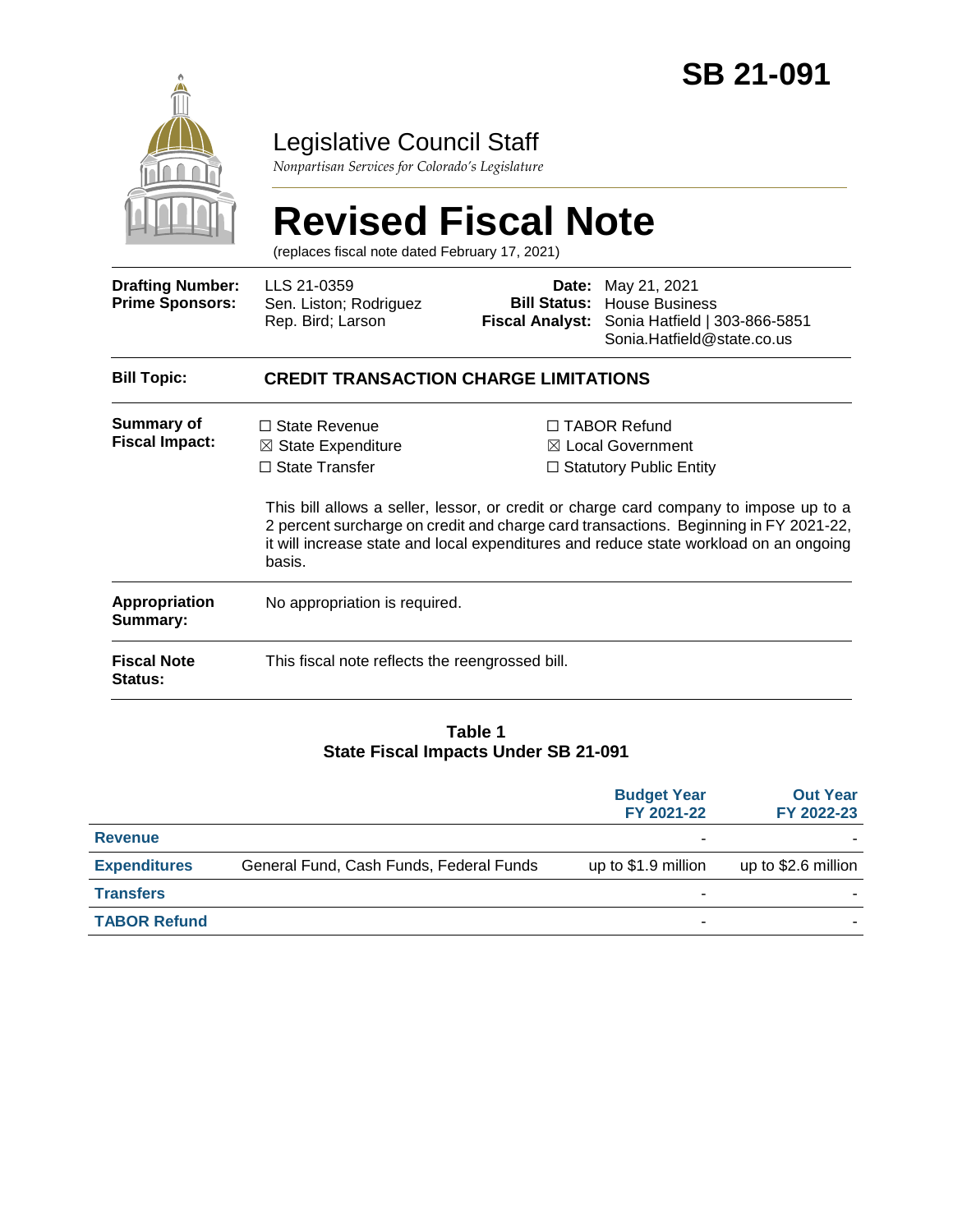Page 2

### **Summary of Legislation**

Under current law, a seller, lessor, or company issuing a credit or charge card is prohibited from imposing a surcharge on credit or charge card transactions. This bill repeals this prohibition and limits the maximum surcharge amount per transaction to 2 percent of the total cost to the buyer. The surcharge cannot exceed the fee the seller or lessor incurs in processing the transaction, and a seller or lessor that imposes a surcharge must post signage visible to customers on the premises, or display it online for online transactions.

#### **Background**

Colorado is currently one of five states with laws against credit card surcharges. Five additional states recently removed their ban on credit card surcharges.

#### **State Expenditures**

This bill will increase state expenditures by up to \$1.9 million in FY 2021-22 and up to \$2.6 million in FY 2022-23 and future years for all state agencies from the General Fund, various cash funds, and federal funds. It will also reduce workload in the Department of Regulatory Agencies.

**All state agencies**. This bill will increase expenditures across all state agencies that use any type of charge card. In FY 2019-20, state agencies and employees' transactions on commercial purchase cards, fuel cards, travel cards, OneCards, and ePayables amounted to approximately \$128.0 million. Should vendors charge the maximum 2 percent on credit card transactions, this will cost the state an additional \$2.6 million annually from multiple funding sources. The expenditure increase for FY 2021-22 has been prorated due to the bill's effective date.

The actual increase depends on whether and when vendors choose to charge the full 2 percent surcharge, whether agencies reallocate funds to cover the increase, and future state spending. If an individual agency experiences a shortfall due to the surcharge, the fiscal note assumes this will be addressed through the annual budget process.

**Department of Regulatory Agencies**. This bill will eliminate a restriction in the Money Transmitter Act, which will eliminate the Division of Banking's review for compliance. This will minimally decrease workload for the division, however it requires no change in appropriation.

#### **Local Government**

Similar to state government, local governments utilize agency and employee credit cards, travel cards, and fuel cards as well. A surcharge increase on credit card transactions will increase costs for local government.